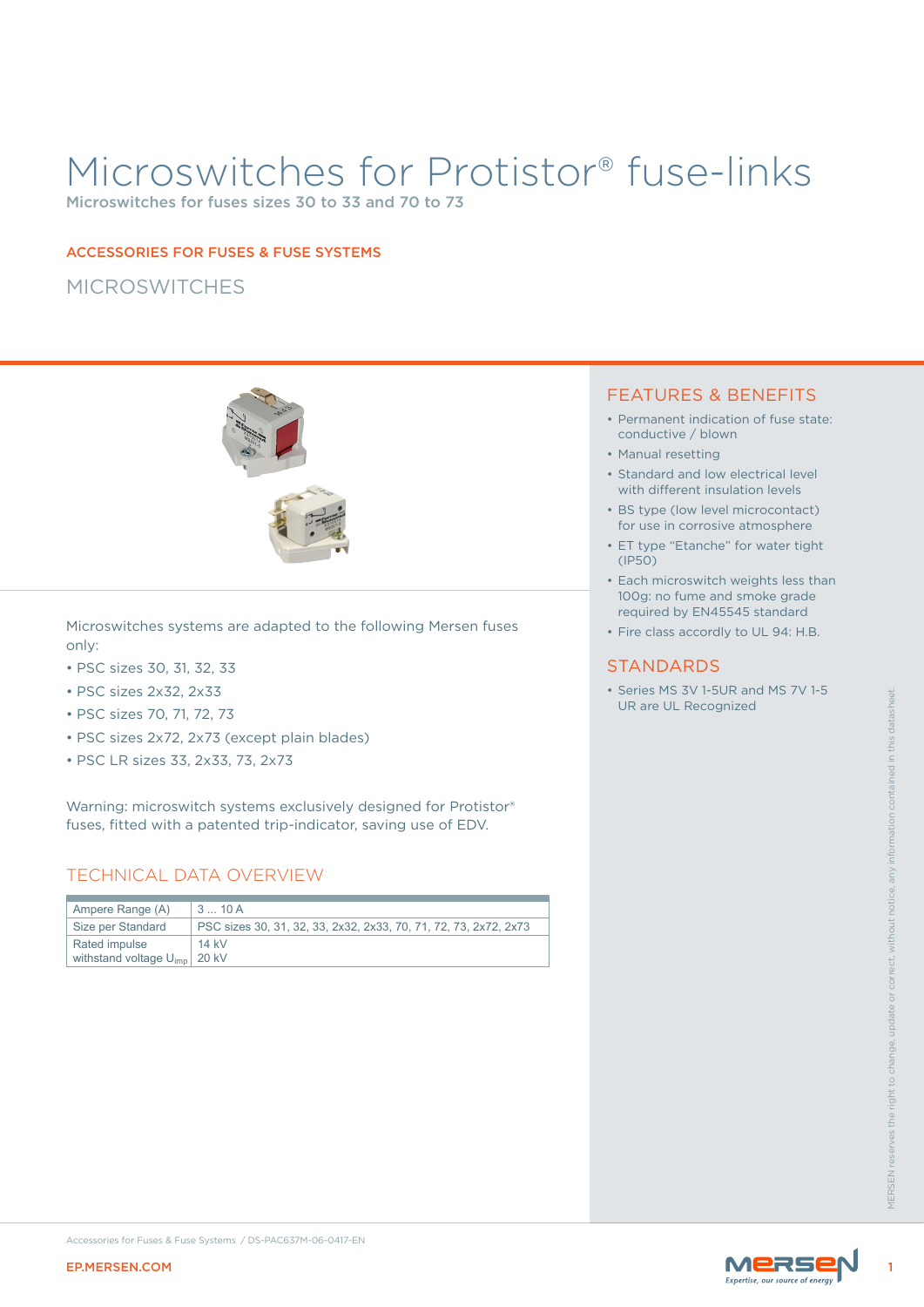# PRODUCT RANGE



#### MS3V1-5

#### **Microswitches for fuse sizes 30-31-32-33, with striker**

| Catalog<br>number | <b>Item</b><br>number | Rated<br>voltage<br>AC.<br>$(IEC)^1$ | Rated<br>current<br>In. | <b>AC</b> voltage<br>withstand<br>test $2$ | <b>Impulse</b><br>withstand<br>voltage<br>$U_{\text{imp}}$<br>$1.2/50 \mu s$ <sup>3</sup> | Indication<br><b>System</b> | <b>Minimum</b><br>positive<br>operating<br>voltage /<br>current | <b>Breaking capacity,</b><br>Non inductive<br>circuit.<br>30V / 110V / 250V | <b>Breaking capacity,</b><br>Inductive circuit:<br>$L/R = 25ms$<br>30V / 110V / 250V | Weight          |
|-------------------|-----------------------|--------------------------------------|-------------------------|--------------------------------------------|-------------------------------------------------------------------------------------------|-----------------------------|-----------------------------------------------------------------|-----------------------------------------------------------------------------|--------------------------------------------------------------------------------------|-----------------|
| MS3V1-5           | X310014               | 1000 V                               | 10A                     | 8.5 kV                                     | 14 kV                                                                                     | Standard<br>NO-NC           | 20V.<br>100 <sub>m</sub> A                                      | 10A / 10A / 10A                                                             | 10A / 10A / 10A                                                                      | 34 <sub>g</sub> |
| <b>MS3V1-5UR</b>  | Y310038               | 1000 V                               | 10A                     | 8.5 kV                                     | 14 kV                                                                                     | Standard<br>NO-NC           | 20V.<br>100 <sub>m</sub> A                                      | 10A / 10A / 10A                                                             | 10A / 10A / 10A                                                                      | 34 <sub>g</sub> |
| <b>MS3V1-5BS</b>  | W310013               | 1000 V                               | 3A                      | 8.5 kV                                     | 14 kV                                                                                     | Low level<br>NO-NC          | 10V <sub>1</sub><br>10 <sub>m</sub> A                           | 3A/3A/3A                                                                    | 2A/1A/1A                                                                             | 34 <sub>g</sub> |
| <b>MS3V1-9BS</b>  | T310011               | 1000 V                               | 3 A                     | 8.5 kV                                     | 14 kV                                                                                     | Double pole<br>Low level    | 10V.<br>10 <sub>m</sub> A                                       | 3A / 3A / 3A                                                                | 2A/1A/1A                                                                             | 34 <sub>g</sub> |
| MS3V1-5ETANCHE    | R310009               | 1000 V                               | 3A                      | 8.5 kV                                     | 14 kV                                                                                     | Low level<br>NO-NC IP 50    | 10V.<br>10 <sub>m</sub> A                                       | 3A/3A/3A                                                                    | 2A/1A/1A                                                                             | 34 <sub>g</sub> |

<sup>1</sup> Between power circuit and microswitch terminals

<sup>2</sup> Between power circuit and microswitch terminals as per IEC 60 and 694 and NFC 64010 (50/60 Hz 1 min duration in dry air)

<sup>3</sup> Between power circuit and microswitch terminals Uimp: impulse voltage as per IEC 60947-1



#### **Microswitches for fuses sizes 70-71-72-73, with striker**

| Catalog<br>number                                                                                                                                                     | Item<br>number | Rated<br>voltage<br>AC.<br>$(IEC)^T$ | Rated<br>current<br>$\mathsf{I}_{\mathsf{n}}$ | <b>AC</b> voltage<br>withstand<br>test $2$ | Impulse<br>withstand<br>voltage<br>$U_{imp}$<br>$1.2/50 \mu s^{-3}$ | <b>Indication</b><br>System | Minimum<br>positive<br>operating<br>voltage /<br>current | <b>Breaking capacity,</b><br><b>Non inductive</b><br>circuit,<br>30V / 110V / 250V                                                    | <b>Breaking capacity,</b><br>Inductive circuit:<br>$L/R = 25ms$<br>30V / 110V / 250V | Weight          |
|-----------------------------------------------------------------------------------------------------------------------------------------------------------------------|----------------|--------------------------------------|-----------------------------------------------|--------------------------------------------|---------------------------------------------------------------------|-----------------------------|----------------------------------------------------------|---------------------------------------------------------------------------------------------------------------------------------------|--------------------------------------------------------------------------------------|-----------------|
| <b>MS7V1-5</b>                                                                                                                                                        | J310002        | 1500 V                               | 10A                                           | <b>12 kV</b>                               | <b>20 kV</b>                                                        | Standard<br>NO-NC           | 20V.<br>100 <sub>m</sub> A                               | 8A/0.4A/0.2A                                                                                                                          | 4A/0.2A/0.1A                                                                         | 45 <sub>g</sub> |
| MS7V1-5UR                                                                                                                                                             | Z310039        | 1500 V                               | 10A                                           | <b>12 kV</b>                               | <b>20 kV</b>                                                        | Standard<br>NO-NC           | 20V.<br>100 <sub>m</sub> A                               | 8A/0.4A/0.2A                                                                                                                          | 4A/0.2A/0.1A                                                                         | 45 <sub>g</sub> |
| MS7V1-5BSUR                                                                                                                                                           | K310003 1500 V |                                      | 3A                                            | <b>12 kV</b>                               | <b>20 kV</b>                                                        | Low level<br>NO-NC          | 10V.<br>10 <sub>m</sub> A                                | 3A/0.5A/0.25A                                                                                                                         | 3A/0.2A/0.1A                                                                         | 45q             |
| MS7V1-9BS                                                                                                                                                             | P310007 1500 V |                                      | 3A                                            | <b>12 kV</b>                               | <b>20 kV</b>                                                        | Double pole<br>Low level    | 10V <sub>1</sub><br>10 <sub>m</sub> A                    | 3A / 0.5A / 0.25A                                                                                                                     | 3A / 0.2A / 0.1A                                                                     | 45 <sub>g</sub> |
| MS7V1-5ETANCHE                                                                                                                                                        | S310010 1500 V |                                      | 3A                                            | <b>12 kV</b>                               | <b>20 kV</b>                                                        | Low level<br>NO-NC IP 50    | 10V <sub>1</sub><br>10 <sub>m</sub> A                    | $2A / 0.2A / -$                                                                                                                       | $3A / 0.5A / -$                                                                      | 45 <sub>g</sub> |
| <sup>1</sup> Between power circuit and microswitch terminals<br><sup>3</sup> Between power circuit and microswitch terminals Uimp: impulse voltage as per IEC 60947-1 |                |                                      |                                               |                                            |                                                                     |                             |                                                          | <sup>2</sup> Between power circuit and microswitch terminals as per IEC 60 and 694 and NFC 64010 (50/60 Hz 1 min duration in dry air) |                                                                                      |                 |
|                                                                                                                                                                       |                |                                      |                                               |                                            |                                                                     |                             |                                                          |                                                                                                                                       |                                                                                      |                 |
|                                                                                                                                                                       |                |                                      |                                               |                                            |                                                                     |                             |                                                          |                                                                                                                                       |                                                                                      |                 |
|                                                                                                                                                                       |                |                                      |                                               |                                            |                                                                     |                             |                                                          |                                                                                                                                       |                                                                                      |                 |